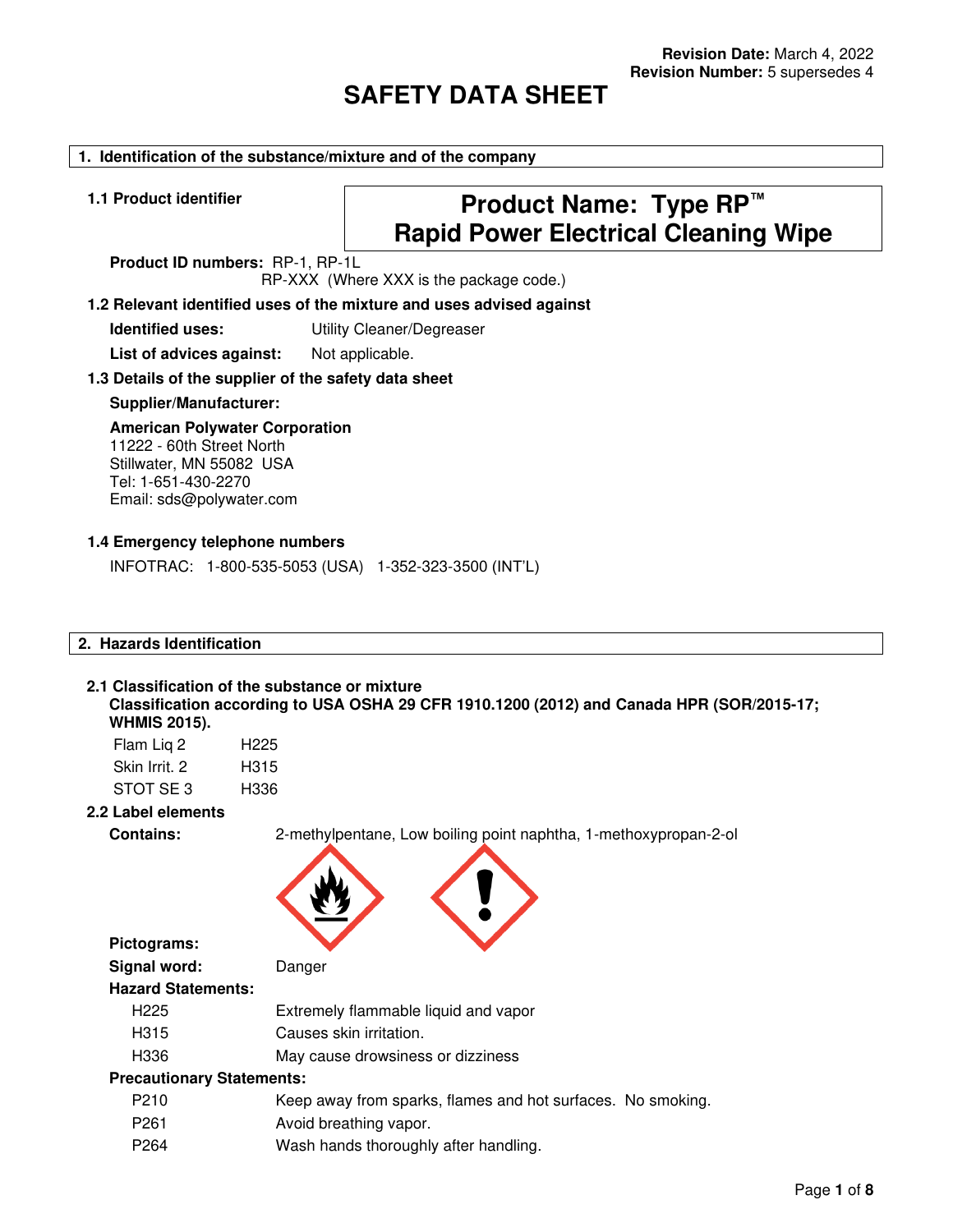**Product Name:** Type RP<sup>™</sup> Rapid Power Electrical Cleaner **Revision Date:** March 4, 2022

| P <sub>271</sub>             | Use in a well-ventilated area.                                                                              |
|------------------------------|-------------------------------------------------------------------------------------------------------------|
| P <sub>280</sub>             | Wear protective gloves.                                                                                     |
| $P303 + P361 +$<br>P353      | IF ON SKIN: Take off immediately all contaminated clothing. Rinse skin with water.                          |
| $P332 + P313$                | If skin irritation occurs: get medical attention.                                                           |
| $P304 + P340$                | IF INHALED: Remove victim to fresh air and keep at rest in a position comfortable for<br>breathing.         |
| P312                         | Call a doctor if you feel unwell.                                                                           |
| $P370 + P378$                | In case of fire: Use water fog, foam, dry chemical or carbon dioxide for extinction.                        |
| $P403 + P235$                | Store in a well-ventilated place. Keep cool.                                                                |
| P <sub>501</sub>             | Dispose of contents/container in accordance with local and national regulations.                            |
| Notes:<br>2.3 Other hazards: | Aspiration classification not applied due to the physical form of the product.<br>No information available. |
|                              |                                                                                                             |

| 3. Composition/Information on Ingredients |            |           |             |
|-------------------------------------------|------------|-----------|-------------|
| <b>Component</b>                          | CAS#       | EC#       | Wt. %       |
| 2-methylpentane                           | 107-83-5   | 203-523-4 | 40 - 60%    |
| Low boiling point naphtha                 | 64742-89-8 | 265-192-2 | $40 - 60\%$ |
| 1-methoxypropan-2-ol                      | 107-98-2   | 203-539-1 | $<10\%$     |
|                                           |            |           |             |

# **4. First Aid Measures**

#### **4.1 Description of first aid measures**

| Eye Contact:                   | If eye irritation from exposure to vapors develops, move to fresh air. Flush eyes<br>with clean water. If irritation persists, seek medical attention. For direct eye<br>contact, flush with large quantity of water for 15 minutes. Seek medical attention. |
|--------------------------------|--------------------------------------------------------------------------------------------------------------------------------------------------------------------------------------------------------------------------------------------------------------|
| <b>Skin Contact:</b>           | Remove contaminated clothing; flush skin thoroughly with water. If irritation<br>occurs, seek medical attention.                                                                                                                                             |
| <b>Inhalation (Breathing):</b> | If irritation of nose or throat develops, move to fresh air. If irritation persists, seek<br>medical attention. If breathing is difficult, provide oxygen. If not breathing, give<br>artificial respiration. Seek immediate medical attention.               |
| Ingestion (Swallowing):        | Do not induce vomiting or give anything by mouth unless directed to do so by<br>medical personnel. Get medical attention if symptoms appear.                                                                                                                 |

**4.2 Most important symptoms and effects, both acute and delayed**

Refer to Section 11 for more information.

#### **4.3 Indication of immediate medical attention and special treatment needed.**

No information available.

#### **5. Firefighting Measures**

#### **5.1 Extinguishing media:**

Carbon dioxide, water fog, dry chemical or foam.

#### **5.2 Special hazards arising from the substance or mixture**

#### **Hazardous decomposition and by-products:**

Burning generates carbon monoxide, carbon dioxide.

#### **5.3 Advice for firefighters**

Wear appropriate, protective clothing, including self-contained, positive pressure or pressure-demand breathing apparatus. Sealed container can build up pressure when exposed to high heat. Use water spray to cool fire exposed containers.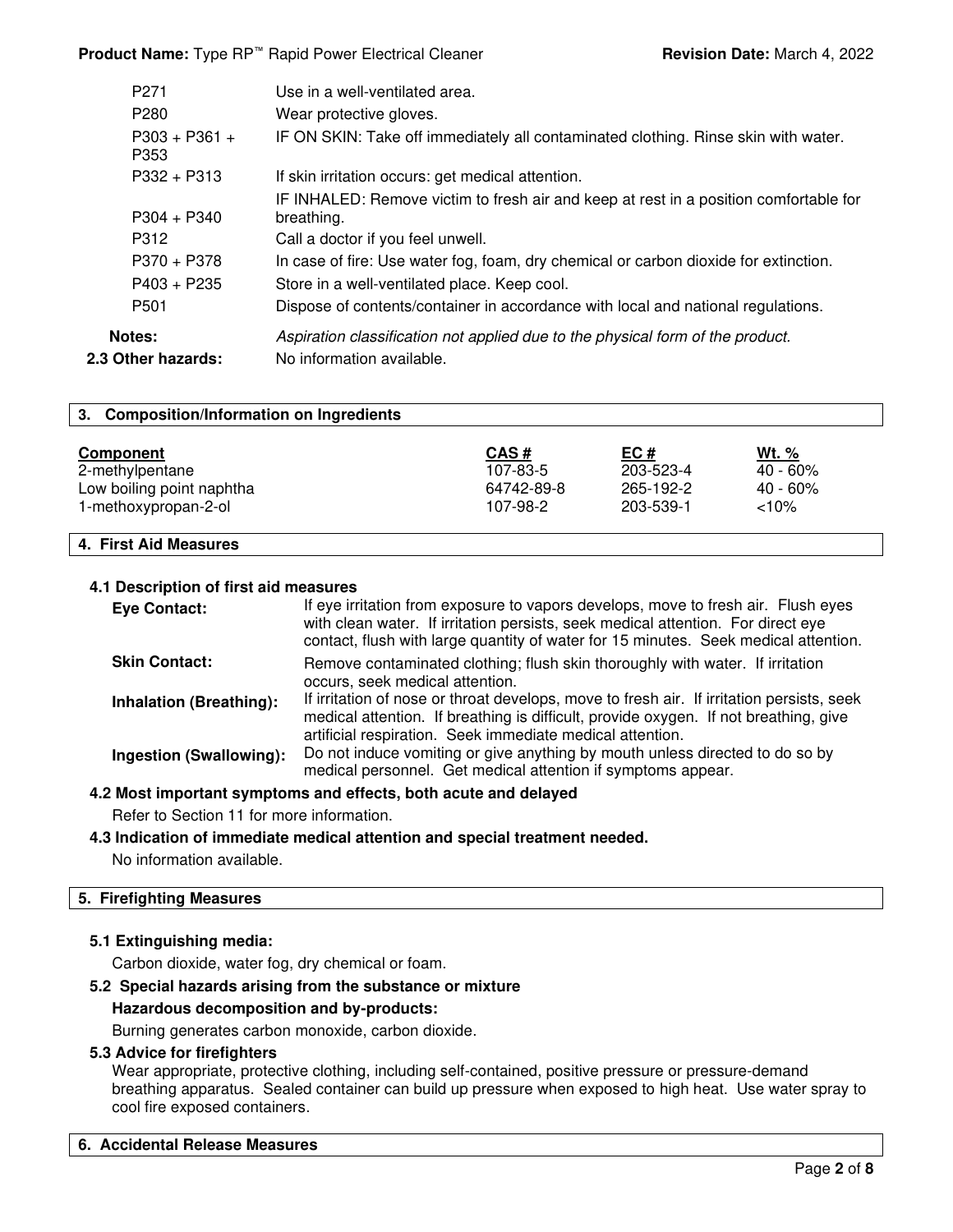#### **6.1 Personal precautions, protective equipment and emergency procedures:**

Keep away from heat/sparks/open flames/hot surfaces. No smoking. For a spill in a confined space, provide mechanical ventilation to disperse or exhaust vapors. For emergency responders: use respiratory protection: half-face or full-face respirator with filter(s) for organic vapor for spills in a confined space. Chemical goggles are recommended if splashes or contact with eyes is possible. For small spills: normal antistatic work clothes are usually adequate.

#### **6.2 Environmental precautions:**

Avoid release to the environment.

#### **6.3 Methods materials for containment and cleaning up:**

Collect towel and absorb any excess material with sand or absorbents.

#### **6.4 Reference to other sections:**

Refer to Sections 4, 5, 8, and 13 for more information.

#### **7. Handling and Storage**

#### **7.1 Precautions for safe handling**

Keep away from heat/sparks/open flames/hot surfaces. No smoking. Avoid breathing vapors or spray. Do not get in eyes, on skin, or on clothing. Do not eat, drink or smoke when using this product. Wash thoroughly after handling. Wash contaminated clothing before reuse. Use only outdoors or in a well-ventilated area. For industrial or professional use only.

#### **7.2 Conditions for safe storage, including incompatibilities**

Store in a well-ventilated place. Keep container tightly closed. Keep cool. Store away from acids and oxidizing agents.

#### **7.3 Specific end uses**

See technical data sheet on this product for further information.

#### **8. Exposure Controls / Personal Protection**

#### **8.1 Control parameters**

**Exposure limits and recommendations:** 

| 2-Methylpentane (107-83-5)             |                                         |                                       |
|----------------------------------------|-----------------------------------------|---------------------------------------|
| <b>Country/Source</b>                  | Long-term exposure limit -<br>8 hr. TWA | Short-term exposure limit -<br>15 min |
| USA, ACGIH TWA*                        | 500 ppm                                 | 1000 ppm                              |
| USA, OSHA PEL                          | 500 ppm                                 | $1000$ ppm                            |
| USA, NIOSH                             | 100 ppm / 1800 mg/m <sup>3</sup>        |                                       |
| Alberta, OEL                           | 500 ppm / 1760 mg/m <sup>3</sup>        | 1000 ppm / 3500 mg/m <sup>3</sup>     |
| Low boiling point naphtha (64742-89-8) |                                         |                                       |
| No information available               |                                         |                                       |
| 1-Methoxypropane-2-ol (107-98-2)       |                                         |                                       |
| USA, ACGIH TWA*                        | 50 ppm                                  | $100$ ppm                             |
| Alberta, OEL                           | 100 ppm / 369 mg/m <sup>3</sup>         | 150 ppm / 553 mg/m <sup>3</sup>       |
| British Columbia, OEL                  | 50 ppm                                  | 75 ppm                                |
| Ontario, OEL                           | 50 ppm                                  | $100$ ppm                             |
| Quebec, OEL                            | 100 ppm / 369 mg/m <sup>3</sup>         | 150 ppm / 553 mg/m <sup>3</sup>       |
| Saskatchewan, OEL                      | $100$ ppm                               | 150 ppm                               |

\* Manitoba, Newfoundland and Labrador, Nova Scotia, and Prince Edward Island are all based on the current ACGIH TLVs. British Columbia is based on current ACGIH TLV unless otherwise noted. New Brunswick is based on an older version ACGIH. Nunavet and Northwest Territories are based heavily on current ACGIH TLVs.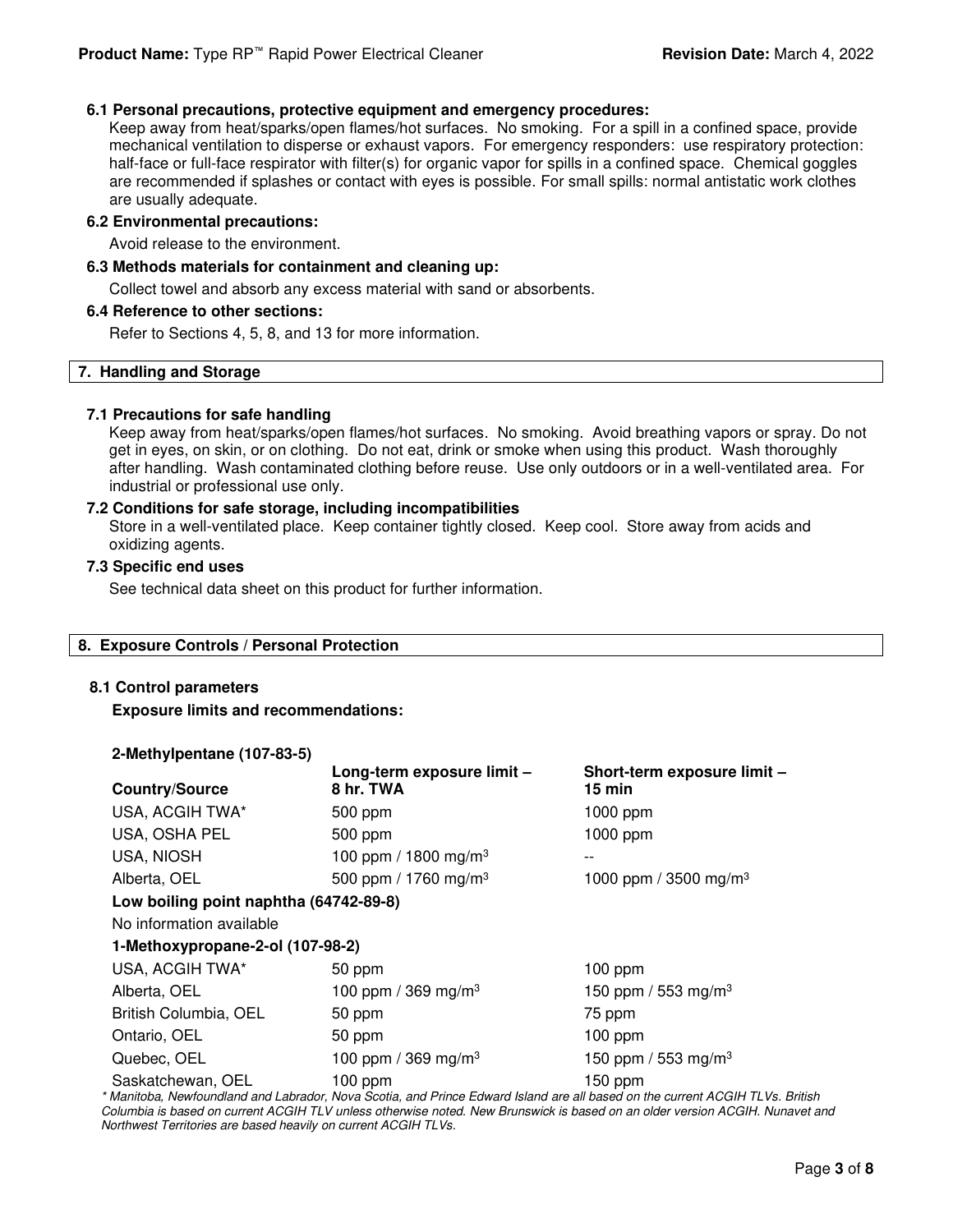#### **8.2 Exposure controls**

#### **Respiratory protection:**

Normal ventilation is adequate. If exposure exceeds recommended limits, respirator protection is recommended. Use a respirator or gas mask with cartridges for organic vapors (NIOSH-approved) or use supplied air equipment.

#### **Protective gloves:**

For repeated or prolonged skin contact, the use of impermeable gloves is recommended to prevent drying and possible irritation.

Suggested Material: Nitrile Rubber

For short term contact (<15 minutes), splashes use 0.2 mm. For full contact use

Suggested Thickness: 0.4 mm Exact break-through time has not been determined. Guidance is based on similar chemistry/material. Maximum wearing time should be determined based on 50 % of the penetration time determined by EN 374 part III.

#### **Eye protection:**

Safety glasses recommended.

#### **Other protective equipment:**

It is suggested that a source of clean water be available in work area for flushing eyes and skin. Impervious clothing should be worn as needed.



#### **9. Physical and Chemical**

#### **9.1 Information of basic physical and chemical properties**

|                                   | Clear, colorless liquid; mild odor. |
|-----------------------------------|-------------------------------------|
| Appearance:                       |                                     |
| <b>Odor threshold:</b>            | Not available                       |
| pH:                               | Does not apply                      |
| <b>Freezing point:</b>            | Not available                       |
| <b>Boiling point:</b>             | 144°F / 62°C (initial)              |
| <b>Flash point:</b>               | 19°F / -7°C (TCC)                   |
| <b>Evaporation rate:</b>          | $>2$ (n-butyl acetate = 1)          |
| Flammability (solid, gas):        | Not applicable to liquids           |
| <b>Flammability limits:</b>       | <b>LEL:</b> 1.2%                    |
| Vapor pressure:                   | Not available                       |
| Vapor density $(Air = 1)$ :       | $>1(Air = 1)$                       |
| Specific gravity ( $H_2O = 1$ ):  | 0.72                                |
| <b>Solubility in water:</b>       | Not available                       |
| <b>Coefficient of Water/Oil</b>   |                                     |
| <b>Distribution:</b>              | Not available                       |
| Auto-ignition temperature:        | Not available                       |
| <b>Decomposition temperature:</b> | Not available                       |
| <b>Viscosity:</b>                 | Not available                       |
| 9.2 Other Information             |                                     |
| Volatiles (Weight %):             | 100%                                |
| <b>VOC Content:</b>               | 720 g/l                             |
| 10. Stability and Reactivity      |                                     |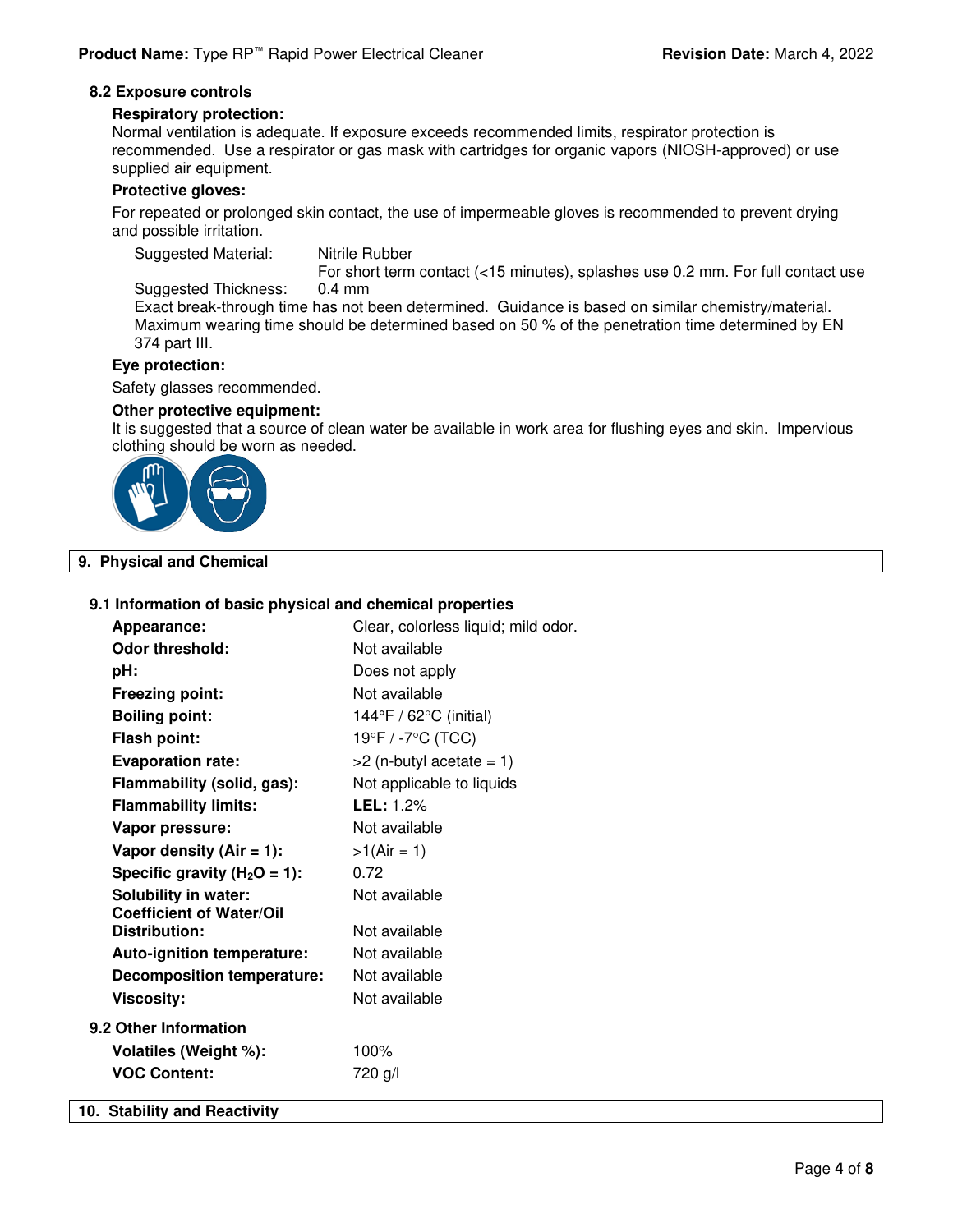#### **10.1 Reactivity:**

See remaining headings in Section 10.

#### **10.2 Chemical stability:**

Stable

### **10.3 Possibility of hazardous reactions:**

None known.

#### **10.4 Conditions to avoid:**

Avoid heat, flame, and sparks.

#### **10.5 Incompatible materials :**

Strong oxidizing agents.

### **10.6 Hazardous decomposition products:**

Carbon dioxide, carbon monoxide.

### **11. Toxicological Information**

# **11.1 Information on toxicological effects:**

# **Acute toxicity**

### **Eye contact:**

Direct eye contact may cause eye irritation. This irritation is minimal and expected to be transient.

#### **Skin contact:**

Prolonged or repeated skin exposure can remove oils, causing redness, drying and cracking. Persons with pre-existing skin disorders may be more susceptible to skin irritation from this material.

#### **Irritation and Sensitization Potential:**

Product may be irritating to skin and eyes. It is not a sensitizer.

#### **Inhalation (Breathing):**

Concentrated solvent vapors may cause irritation of the nose and throat. Prolonged exposure to excessively high vapor concentrations can result in central nervous system depression (e.g., drowsiness, dizziness, loss of coordination, and fatigue).

# **Ingestion:**

Ingestion of large quantities may cause irritation of the digestive tract, nervous system depression (e.g., drowsiness, dizziness, loss of coordination, and fatigue).

#### **Toxicity to Animals:**

| 2-methylpentane                    | No Data Available                                                                               |
|------------------------------------|-------------------------------------------------------------------------------------------------|
| Low boiling point naphtha          | $LD_{50}$ (oral rat) >5,000 mg/kg                                                               |
|                                    | LD <sub>50</sub> (dermal rabbit) $>2,000$ mg/kg                                                 |
|                                    | Rabbit 4 hr. exposure: Irritating to skin, irritating to eyes                                   |
| 1-methoxypropan-2-ol               | $LD_{50}$ (oral rat) 6,100 mg/kg                                                                |
|                                    | LD <sub>50</sub> (dermal rabbit) 13,000 mg/kg                                                   |
|                                    | $LC_{50}$ (inhl rat) >6 mg/l                                                                    |
| <b>Chronic Exposure:</b>           |                                                                                                 |
| <b>Reproductive Toxicity:</b>      | No data available.                                                                              |
| <b>Mutagenicity:</b>               | No data available                                                                               |
| Teratogenicity:                    | No data available                                                                               |
| <b>Specific Target Organ</b>       |                                                                                                 |
| <b>Toxicity (STOT)</b>             | No end point data.                                                                              |
| <b>Toxicologically Synergistic</b> |                                                                                                 |
| <b>Products:</b>                   | Not available.                                                                                  |
| <b>Carcinogenic Status:</b>        |                                                                                                 |
|                                    | <b>LA FIX A</b> construction of the construction of the state of the second of the $\mathbf{A}$ |

**IARC** No components of this product present at levels greater than or equal to 0.1% is identified as a carcinogen or potential carcinogen by IARC.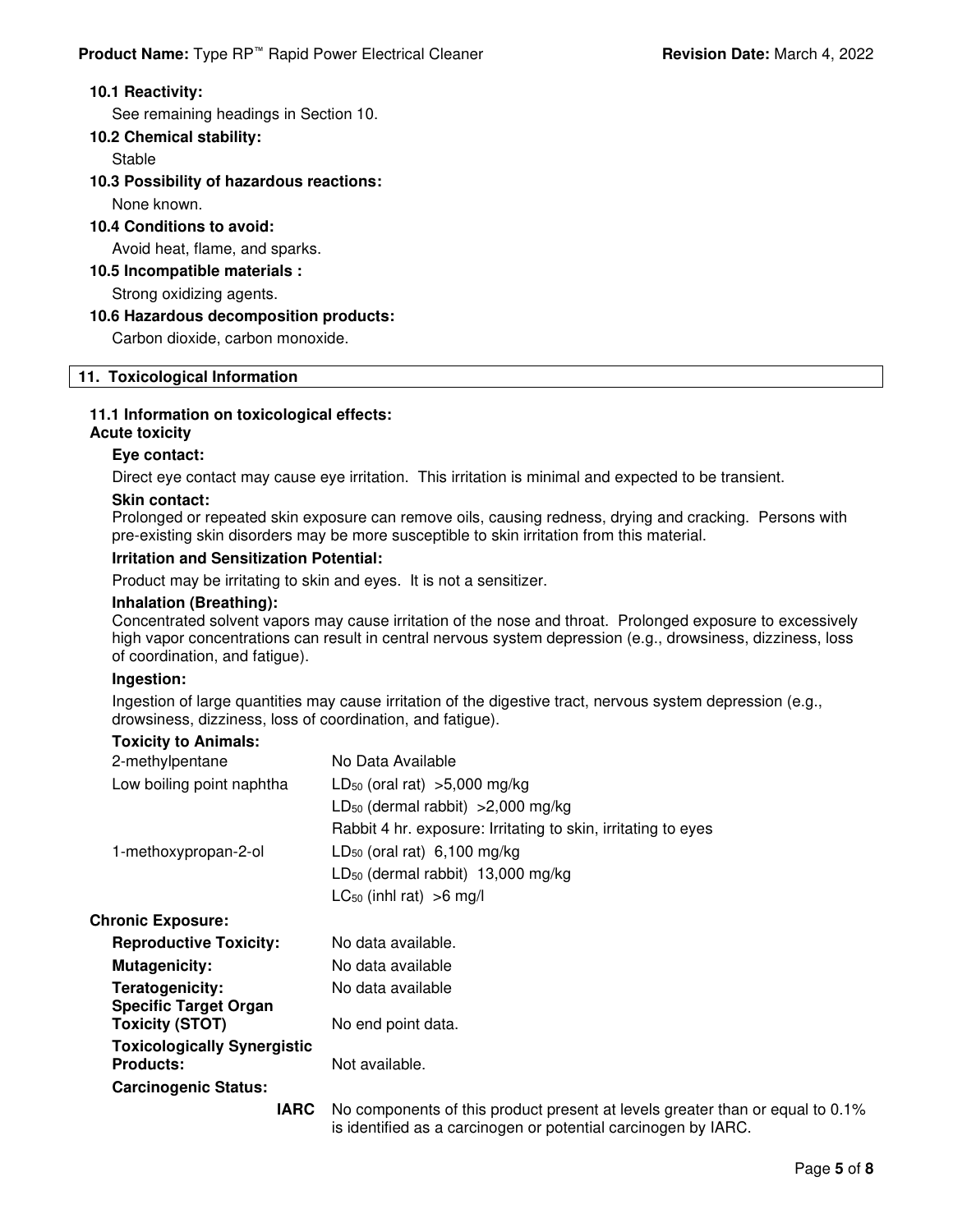| <b>OSHA</b>                                                                          | No components of this product present at levels greater than or equal to 0.1%<br>is identified as a carcinogen or potential carcinogen by OSHA.                                                                          |
|--------------------------------------------------------------------------------------|--------------------------------------------------------------------------------------------------------------------------------------------------------------------------------------------------------------------------|
| <b>NTP</b>                                                                           | No components of this product present at levels greater than or equal to 0.1%<br>is identified as a known or anticipated carcinogen by NTP.                                                                              |
| 12. Ecological Information                                                           |                                                                                                                                                                                                                          |
| 12.1 Ecotoxicity:<br><b>Aquatic Toxicity:</b><br>2-methylpentane                     | Toxic to aquatic organisms, may cause long-term adverse effects in<br>the aquatic environment.<br>No Data Available                                                                                                      |
| Low boiling point naphtha                                                            | 96 h LC <sub>50</sub> Oncorhynchus mykiss (Rainbow Trout) 8.2 mg/l<br>48 h EC <sub>50</sub> Daphnia magna (water flea) 4.5 mg/l<br>96 h EC <sub>50</sub> Pseudokirchneriella subcapitata (green algae) 3.7 mg/l          |
| 1-methoxypropan-2-ol                                                                 | 96 h LC <sub>50</sub> Pimephales promelas (Fathead Minnow) 20,800 mg/l<br>48 h LC <sub>50</sub> Daphnia magna (water flea) 23,300 mg/l<br>7 d EC <sub>50</sub> Pseudokirchneriella subcapitata (green algae) > 1000 mg/l |
| 12.2 Persistence and degradability:                                                  | Expected to be biodegradable                                                                                                                                                                                             |
| Low boiling point naphtha<br>1-methoxypropan-2-ol<br>12.3 Bioaccumulation potential: | 77% biodegradable, 28 d exposure time, method: OECD 301E<br>96% biodegradable, 28 d exposure time, method: OECD 301E<br>No information available                                                                         |
| 12.4 Mobility in soil:                                                               | No information available                                                                                                                                                                                                 |
| 12.5 Results of PBT and vPvB<br>Assessment:                                          | This product is not, nor does it contain a substance that is a PBT or<br>vPvB.                                                                                                                                           |
| 12.6 Other adverse effects:                                                          | None known.                                                                                                                                                                                                              |

# **13. Disposal Considerations**

Dispose of product in accordance with National and Local Regulations.

#### **14. Transport Information**

| <b>US DOT Domestic Ground</b> |                                                                         |
|-------------------------------|-------------------------------------------------------------------------|
| Transportation:               | Not Regulated (See Special Provision 47).                               |
| <b>UN Number:</b>             | 3175                                                                    |
|                               | Solids Containing Flammable Liquid, N.O.S., (Contains: 2-methylpentane, |
| UN Proper shipping name:      | Low boiling point naphtha)                                              |
| Transport hazard class(es):   | Class 4.1                                                               |
| Packing group:                | Ш                                                                       |
| <b>Environmental hazards:</b> | None known                                                              |
| <b>Special precautions:</b>   | None known                                                              |
| <b>ICAO/IATA-DGR:</b>         | Not Regulated (See Special Provision A46)                               |
| IMDG:                         | Not Regulated (See Special Provision 216)                               |

#### **15. Regulatory Information**

### **15.1 Safety, health and environmental regulations/legislation specific for the substance or mixture**

# **USA Federal and State**

All components are listed on the TSCA inventory.

**Hazard Categories for SARA Acute Chronic Fire Pressure Reactive**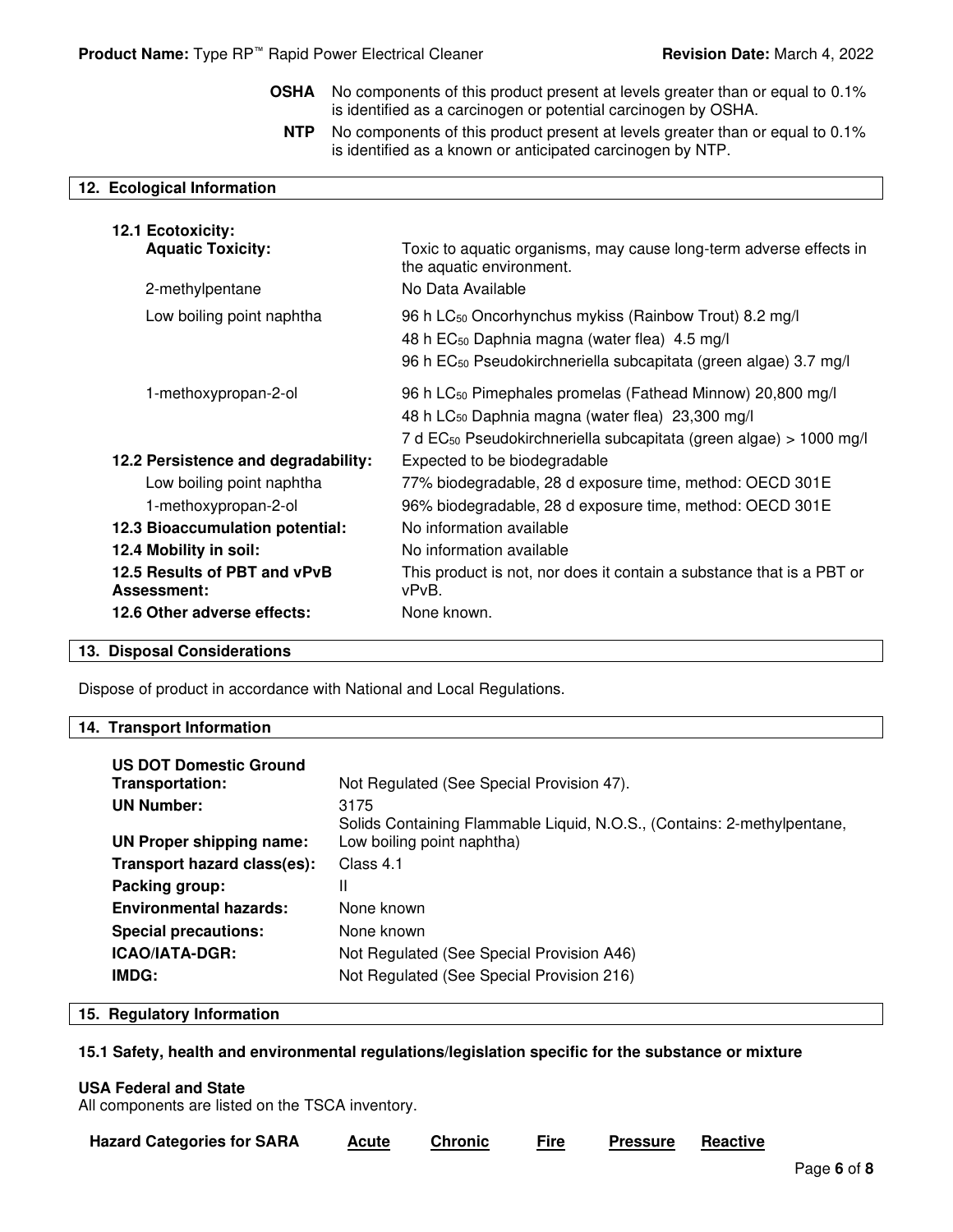**Section 311/312 Reporting** Yes Yes Yes No No

|                   | <b>CERCLA/SARA Sec 302</b>                                  |                | SARA Sec. 313        |
|-------------------|-------------------------------------------------------------|----------------|----------------------|
| <b>Components</b> | <b>Hazardous Substance RQ</b>                               | <b>EHS TPQ</b> | <b>Toxic Release</b> |
|                   | Components are not affected by these Superfund regulations. |                |                      |

| <b>NFPA Ratings:</b> | Health:     | 2 |
|----------------------|-------------|---|
|                      | Fire:       | 3 |
|                      | Reactivity: |   |

National Fire Protection Association (NFPA) hazard ratings are designed for use by emergency response personnel during spill, fire or similar emergencies. Hazard ratings are based on physical and toxic properties of combustion or decomposition.

#### **California Proposition 65**

WARNING: This product can expose you to benzene, ethylbenzene, and naphthalene which are known to the state of California to cause cancer, and toluene and benzene which are known to the State of California to cause birth defects and/or other reproductive harm. For more information, go to www.p65warnings.ca.gov.

#### **European Union**

Product complies with the communication requirements of REACH Regulation (EC) No. 1907/2006. All components are listed on the European Inventory of Existing Chemical Substances (EINECS). Contains no substance on the REACH candidate list ≥ 0.1% SCL. Does not contain notified substances from the ELINCS List, Directive 92/32/EEC. Contains no REACH substances with Annex XVII restrictions.

#### **Canada**

All components are listed on the DSL inventory.

This product has been classified according to the hazard criteria of the CPR and the SDS contains all the information required by the CPR.

#### **Australia**

All components are listed on the AICS. Hazardous according to criteria of NOHSC Australia.

#### **15.2 Chemical Safety Assessment**

No chemical safety assessment has been carried out for the mixture by the supplier

#### **16. Other Information**

#### **Abbreviations and acronyms:**

OSHA = Occupational Safety and Health Administration CLP = Classification, Labeling and Packaging Regulation STOT = Specific Target Organ Toxicity  $LD_{50}$  = Median Lethal Dose DNEL = Derived No Effect Level ACGIH = American Conference of Governmental Industrial Hygienists TSCA = Toxic Substances Control Act (USA) DSL = Domestic Substances List (Canada) AICS = Australian Inventory of Chemical Substances

| <b>Revision Date:</b>         | March 4, 2022                                                                      |
|-------------------------------|------------------------------------------------------------------------------------|
| <b>Revision Number:</b>       | 5 NA                                                                               |
| Supersedes:                   | September 24, 2018                                                                 |
| Other:                        | Not Applicable                                                                     |
| <b>Indication of Changes:</b> | Section 8 updated; added PPE pictograms. Written in accordance with the provisions |
|                               | of OSHA 1910.1200 App D (2012) and Canada HPR (SOR/2015-17) (WHMIS 2015).          |
|                               | (GHS format)                                                                       |